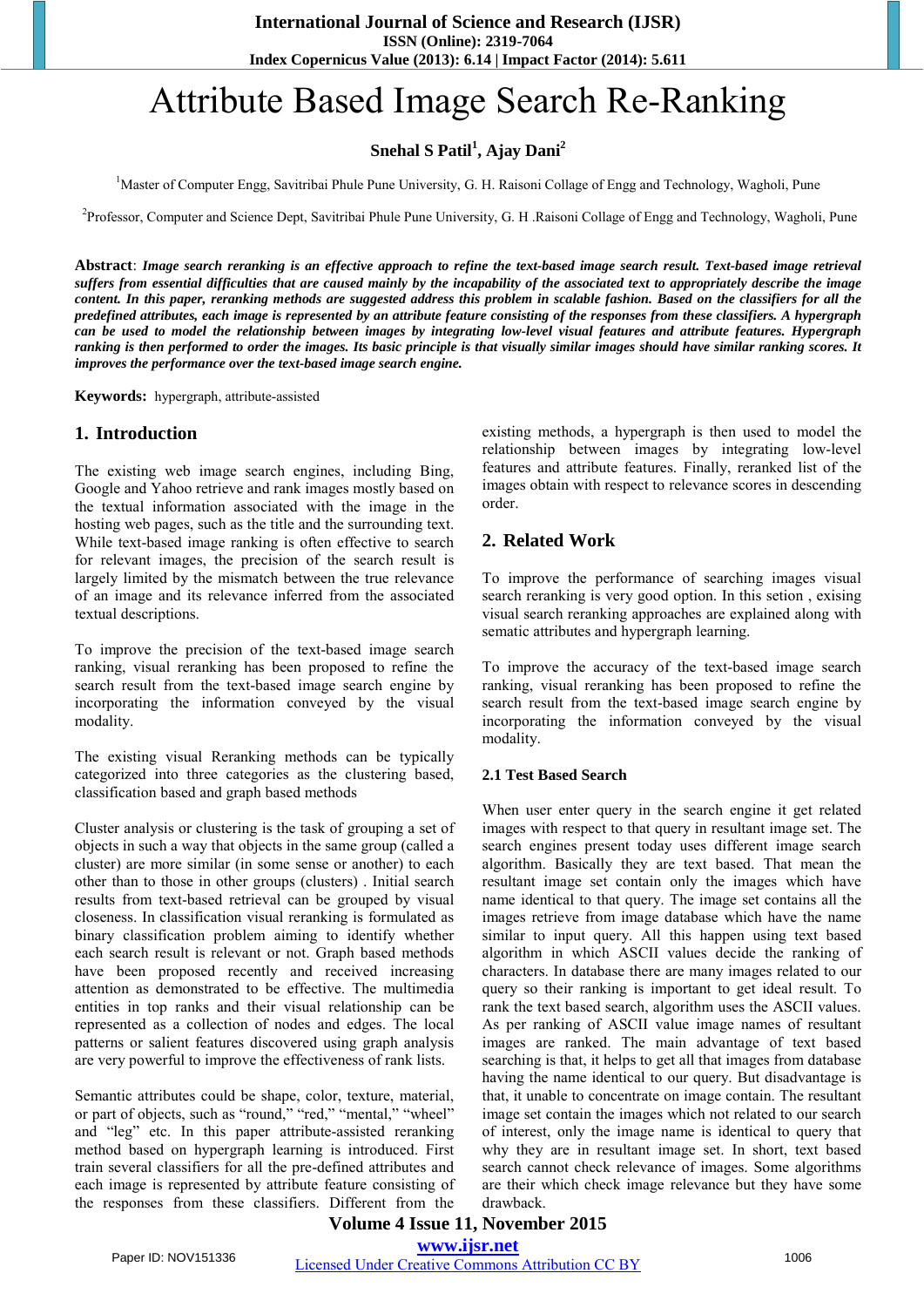#### **2.2 Content Based Image Search**

It is designed to work more with actual pieces of the image. Some types use images as samples, some take various pieces of colour info, etc. Different types are there which includes, Region-based, Object-based, Example-based, and Feedbackbased.

Region-based Image Retrieval:

It is low-level content-based searching. It can interpret portions of images. This works with low-level images. This can partition image and search only one portion. But this cannot work with bjects. High-detail images are impossible.

#### **Object-based Image Retrieval:**

It can be works with pieces of an image, like Region-based Image IR. It can interpret images including high-detail. High-detail images are easy to search. It Can use pre-defined shapes to get images for the query. Implementation is very intense. User-interface also does not fit typical search ideas of simplicity.

#### **Example-based Image IR:**

In this users give a sample image, or portion of an image, that the system uses as a base for the search. The system then finds images that are similar to the base image. Easy for the user until the user realizes that the picture they want looks nothing like the one they have. It can be simple input for the user.

#### **Feedback-based Image IR:**

This is slightly time consuming for the user. System shows user a sample of pictures and asks for rating from the user. Using these ratings, system re-queries and repeats until the right image is found. Any image can be found with enough feedback. It may take a long time to find the image that the user wants.

#### **2.3 Visual Reranking**

It is the re-arranging of images on the basis of visual similarities. Visual reranking has been proposed to purify the search result from the text-based image search engine by incorporating the information conveyed by the visual modality.

According to the statistical analysis model used, the existing reranking approaches can roughly be categorized into three categories including the clustering based, classification based and graph based methods.

#### **Clustering-Based Methods**

Clustering analysis is very useful to estimate the inter-entity similarity. The images in the initial results are primarily grouped automatically into several many near duplicate media documents. However, for queries that return highly diverse results or without clear visual patterns, the performance is not guaranteed.

#### **Classification-Based Methods**

In the classification based methods, visual reranking is formulated as binary classification problem aiming to identify whether each search result is relevant or not. For instance, a classifier or a ranking model is learned with the pseudo relevance feedback. However, in many real scenarios, training examples obtained via PRF are very noisy and might not be enough for training effective classifier. To address this issue, learned a query independent text based re-ranker. The top ranked results from the text based reranking are then selected as positive training examples. Negative training examples are picked randomly from the other queries. A binary SVM classifier is then used to re-rank the results on the basis of visual features.

#### **Graph-Based Methods**

Graph based methods have been proposed recently and received increased attention as demonstrated to be effective. Visual rank framework casts the reranking problem as random walk on an similarity graph and reorders images according to the visual similarities. The final result list is generated via sorting the images based on graph nodes weights. The objective is to optimize the consistency of ranking scores over visually similar samples and minimize the inconsistency between the optimal list and the initial list. Thus, the performance is significantly dependent on the statistical properties of top ranked search results. Motivated by this observation, a semi-supervised framework to refine the text based image retrieval results via leveraging the data distribution and the partial supervision information obtained from the top ranked images is proposed.

#### **2.4 Semantic Attributes**

Attributes are expected to narrow down the semantic gap between low-level visual features and high-level semantic meanings. Furthermore, the type of the most effective features should vary across queries. For example, for queries that are related to color distribution, such as sunset, sunrise and beach, color features will be useful. For some queries like building and street, edge and texture features will be more effective. It can be understood that semantic attribute could also be viewed a description or modality of image data. Using multimodal features can guarantee that the useful features for different queries are contained. Therefore, all these superiorities drive us to exploit semantic attributes for image representation in the task of web image search reranking. Based on the classifiers for all the predefined attributes, each image is represented by an attribute feature consisting of the responses from these classifiers.

#### **2.5 Hypergraph Learning**

Visual representation and semantic description are simultaneously exploited in a unified model called hypergraph. a hyperedge in a hypergraph is able to link more than two vertices.

Different from the existing methods, a hypergraph is then used to model the relationship between images by integrating low-level features and attribute features. The selection of attribute features could be conducted simultaneously through the process of hypergraph learning such that the effects of semantic attributes could be further tapped and incorporated in the reranking framework.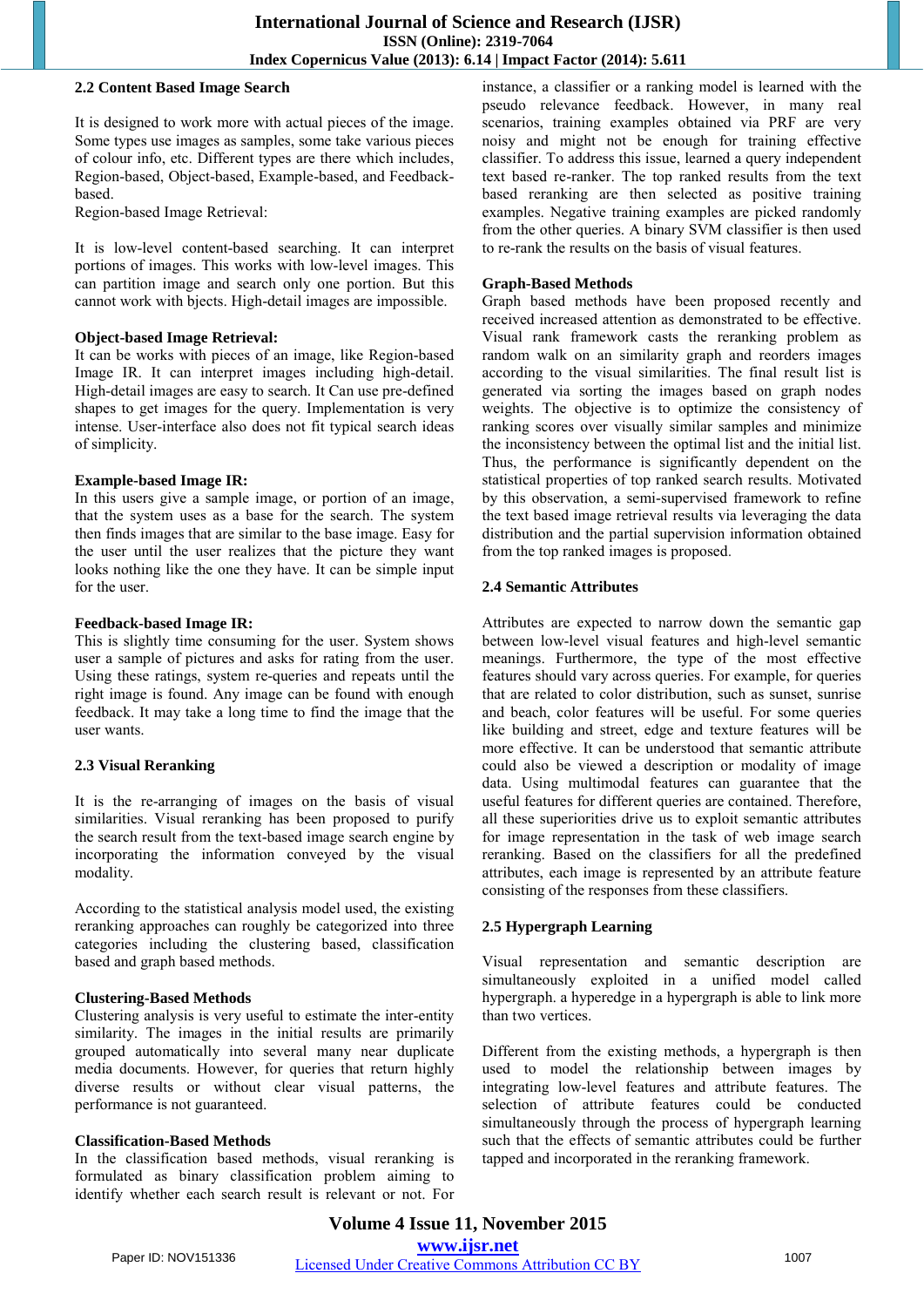#### **International Journal of Science and Research (IJSR) ISSN (Online): 2319-7064 Index Copernicus Value (2013): 6.14 | Impact Factor (2014): 5.611**

Graph based methods have been proposed recently and received increasing attention as demonstrated to be effective. The multimedia entities in top ranks and their visual relationship can be represented as a collection of nodes and edges. The advantage of hypergraph can be summarized that not only does it take into account pair wise relationship between two vertices, but also higher order relationship among three or more vertices containing grouping information. Regularized logistic regression trained for each attribute within each class. As attribute features are formed by prediction of several classifiers, semantic description of each image might be inaccurate and noisy.

Compared with the previous method, a hypergraph is reconstructed to model the relationship of all the images, in which each vertex denotes an image and a hyperedge represents an attribute and a hyperedge connects to multiple vertices.

In a simple graph, samples are represented by vertices and an edge links the two related vertices. Learning tasks can

be performed on a simple graph. Assuming that samples are represented by feature vectors in a feature space, an undirected graph can be constructed by using their pairwise distances, and graph-based semi-supervised learning approaches can be performed on this graph to categorize objects. It is noted that this simple graph cannot reflect higher-order information. Compared with the edge of a simple graph, a hyperedge in a hypergraph is able to link more than two vertices.

## **3. Attribute Based Image Search Re-Ranking**

#### **3.1. Learning Scalable Discriminative Dictionary with Sample Relatedness**

This method proposes a new dictionary learning method which encodes the image visual features into binary ones, and more importantly it effectively alleviates the above limitations. Our approach is motivated by the fact that humans flexibly adapt the number and nature of the attributes they use to the relatedness and variety of the observed objects, and to the complexity of the task. For example, from the great number of possible attributes to describe a set of animals, such as furry, four-legged and can swim, humans effectively only use a limited number. The principle to select attributes is simple: the chosen attributes should provide sufficient information to reflect shared and discriminative properties. This method follows this principle and combines three main things.

First, this model discovers binary features by factorizing low-level features of training images into a dictionary of arbitrary (infinite) size – the actual visual patterns present in the data form the dictionary, which adapts to the complexity of the data. The resulting Adaptive Dictionary algorithm is practical even for large data sets.

Second, this model uses the Adaptive Dictionary algorithm in a discriminative framework that not only strives for good representations, but also biases towards learning dictionary which provides discriminative binary features. In the model, the dictionary, binary representations of training samples and classifiers are learned jointly in a max-margin framework.

Third, to enhance the generalization ability of dictionary, this method utilizes the knowledge about sample relatedness to guide the learned binary features to capture the relational structure between samples. In particular, this method encourages closely related samples to have more similar binary features than less related ones. Hence, the dictionary generalizes by exploiting related examples while still being discriminative. Figure 1.1 shows a graphical illustration of this method. The comprehensive experiments in Section 5 suggest that the resulting learned dictionary is indeed discriminative and generalizes well.



**Figure 1:** Illustration of the proposed dictionary learning method

It uses three types of samples for training: positive samples, samples related to the positive class and negative samples. "Attributes" of related samples (pug dog and samoyed dog) are encouraged to be shared, but the "attributes" of unrelated samples (pug dog and cat) may be different.

In short, this approach has the following benefits: (1) The size of learned dictionary automatically adapts to the complexity of the training data. Thus there is no need of bother to determine an appropriate number of basis in the dictionary as regularization parameter in this method works across a variety of data sets. (2) No need to pre-define an attribute vocabulary and tediously annotate the attributes for the training samples. (3) The model can incorporate arbitrary levels of sample relatedness from a variety of sources. In this way, the structure captured by the learned dictionary and features can be tailored to specific needs and data

#### **3.2. Attribute-augmented Semantic Hierarchy for Image Retrieval**

When a semantic hierarchy is available to structure the concepts of images, we can further boost image retrieval by exploiting the hierarchical relations between the concepts. This method presents a novel. Each semantic concept is linked to a set of related attributes. These attributes are specifications of the multiple facets of the corresponding concept. Unlike the traditional flat attribute structure, the concept-related attributes span a local and hierarchical semantic space in the context of the concept. For example,

# **Volume 4 Issue 11, November 2015 www.ijsr.net**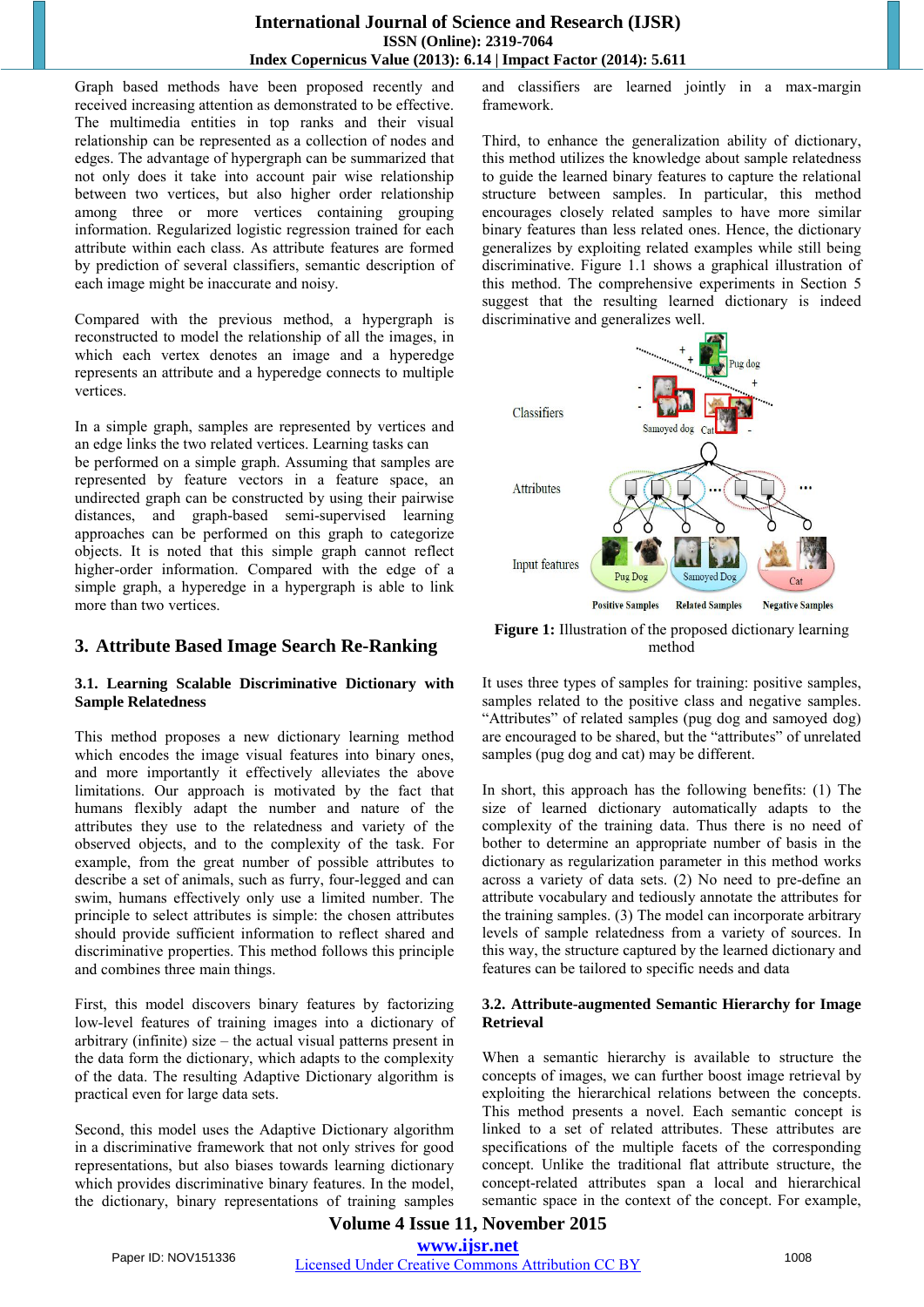the attribute "wing" of concept "bird" refers to appendages that are feathered; while the same attribute refers to metallic appendages in the context of "jet". We develop a hierarchical semantic similarity function to precisely characterize the semantic similarities between images. The function is computed as a hierarchical aggregation of their similarities in the local semantic spaces of their common semantic concepts at multiple levels. In order to better capture users' search intent, a hybrid feedback mechanism is also developed, which collects hybrid feedbacks on attributes and images. These feedbacks are then used to refine the search results based on A2SH. Compared to the attribute-based image retrieval system based on flat structure, A2SH organizes images as well as concepts and attributes from general to specific and is thus expected to achieve a more efficient and effective retrieval.

#### **3.3 Attribute-Assisted Hypergraph Based Image Search Rearanking**

#### **Image Feature**

Four types of features are useful, including color and texture, which are good for material attributes; edge, which is useful for shape attributes; and scale-invariant feature transform (SIFT) descriptor, which is useful for part attributes. A bag-of-words style feature is used for each of these four feature types. Color descriptors were densely extracted for each pixel as the 3-channel LAB values. Kmeans clustering represented with 128 clusters. The color descriptors of each image were then quantized into a 128-bin histogram. Texture descriptors were computed for each pixel as the 48-dimensional responses of texton filter banks. The texture descriptors of each image were then quantized into a 256-bin histogram. Edges were found using a standard canny edge detector and their orientations were quantized into 8 unsigned bins. This gives rise to a 8-bin edge histogram for each image. SIFT descriptors were densely extracted from the  $8 \times 8$  neighboring block of each pixel with 4 pixel step size. The descriptors were quantized into a 1,000-dimensional bag-of-words feature. Since semantic attributes usually appear in one or more certain regions in an image, split each image into  $2 \times 3$  grids and extracted the above four kinds of features from each grid respectively. Finally, obtain a 9,744-dimensional feature for each image, consisting of a 1,  $392 \times 6$ -dimensional feature from the grids and a 1,392-dimensional feature from the image. This feature was then used for learning attribute classifiers.

#### **3.4 Attribute Learning**

Support Vector Machine (SVM) classifier use for each attribute. However, simply learning classifiers by fitting them to all visual features often fails to generalize the semantics of the attributes correctly. For each attribute, need to select the features that are most effective in modeling this attribute. Feature selection method is apply in this case. In particular, if we want to learn a "wheel" classifier, we select features that perform well at distinguishing examples of cars with "wheels" and cars without "wheels". By doing so, it is help the classifier avoid being confused about "metallic", as

both types of example for this "wheel" classifier have "metallic" surfaces. Features are selected using regularized logistic regression trained for each attribute within each class, then pool examples over all classes and train using the selected features. Such regression model is utilized as the preliminary classifiers to learn sparse parameters. The features are then selected by pooling the union of indices of the sparse nonzero entries in those parameters.

For example, first select features that are good at distinguishing cars with and without "wheel", then use the same procedure to select features that are good at separating motorbikes with and without wheels, buses with and without wheels, and trains with and without wheels. Then pool all those selected features and learn the "wheel" classifier over all classes using those selected features. In this way, effective features are selected for each attribute and the selected features are then used for learning the SVM classifier.

#### **Attribute-Assisted Hypergraph**

Attribute-assisted hypergraph learning method is used to reorder the ranked images which returned from search engine based on textual query. Different from the typical hypergraph , it presents not only whether a vertex belongs to a hyperedge , but also the prediction score that is affiliated to a specific . The weight is incorporated into graph construction as tradeoff parameters among various features. This modified hypergraph is thus able to improve reranking performance by mining visual feature as well as attribute information.

Fig. 1 illustrates the flowchart of our proposed method. After a query "baby" is submitted, an initial result is obtained via a text-based search engine. It is observed that text-based search often returns inconsistent results. Some visually similar images are scattered in the result while other irrelevant results are filled between them, such as "dog" and "disney baby". Based on the returned images, both visual features and attribute features are extracted. In particular, the attribute feature of each image consists of the responses from the binary classifiers for all the attributes. These classifiers are learned offline. Visual representation and semantic description are simultaneously exploited in a unified model called hypergraph. Hypergraph is reconstructed to model the relationship of all the images, in which each vertex denotes an image and a hyperedge represents an attribute and a hyperedge connects to multiple vertices. The weight of each edge based on the visual and attribute similarities of images which belongs to the edge. The relevance scores of images are learned based on the hypergraph. The advantage of hypergraph can be summarized that not only does it take into account pairwise relationship between two vertices, but also higher order relationship among three or more vertices containing grouping information. Essentially, modeling relationship among more close samples will be able to preserve the stronger semantic similarity and thus facilitate ranking performance. Finally, the reranked list of the images set with respect to relevance scores in descending order.